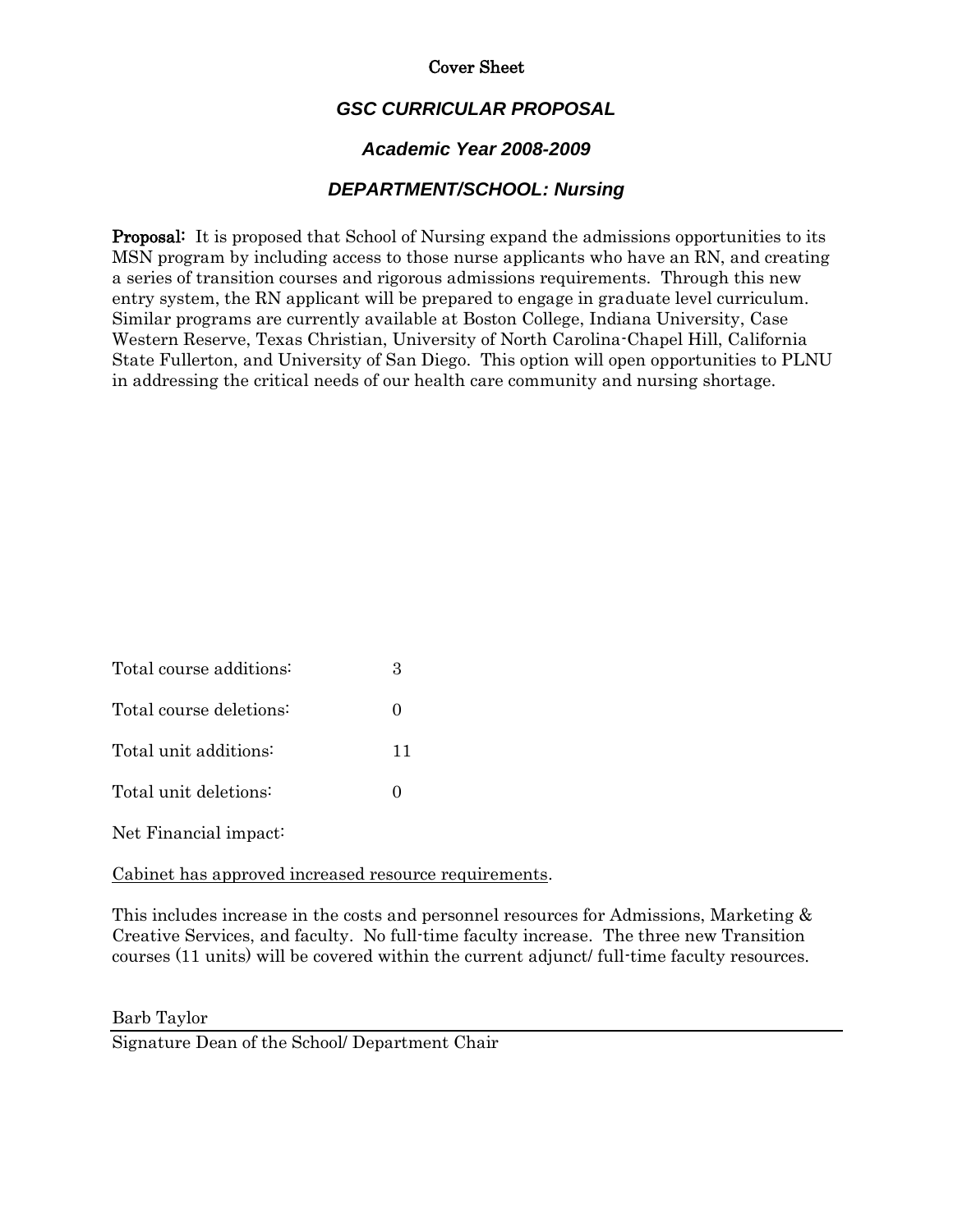## DEPARTMENT/SCHOOL: Nursing

# Proposal:

## **Prerequisites** Associate Degree in Nursing (ADN) or Equivalent Active CA RN Licensure Portfolio: See Rubric. Individual must demonstrate functioning at the Competent/Intermediate level Other Requirements for MSN program

### RN – MSN Specific Curriculum

| GNSG 501: Writing/research inquiry process | 3 units         |
|--------------------------------------------|-----------------|
| GNSG 545: RN-MSN Transition                | 4 units         |
| GNSG 546: RN-MSN Transition II             | 4 units         |
|                                            | 11 units        |
| <b>MSN</b> Courses                         |                 |
| Same as current MSN program                | $40 - 43$ units |
| TOTAL RN-MSN units =                       | $51 - 54$ units |

| University                                      | Program<br>type                        | # of units<br>required                            | Tuition                                                                              |
|-------------------------------------------------|----------------------------------------|---------------------------------------------------|--------------------------------------------------------------------------------------|
| <b>Point Loma Nazarene</b><br><b>University</b> | <b>RN-MSN</b>                          | <b>Transition units</b><br>10<br><b>MSN 40-43</b> | Graduate Nursing \$625/unit                                                          |
| <b>University of San Diego</b>                  | <b>RN-MSN</b><br>BSN<br>granted        | BSN 34 units<br>MSN 37 units                      | Undergraduate \$1115/unit<br>Graduate \$1100/unit                                    |
| California State<br>Fullerton                   | <b>RN-MSN</b><br><b>BSN</b><br>granted | $BSN-40$ units<br>$MSN-42$ units                  | Undergraduate fees \$732 0-6<br>units<br>$> 6$ \$1260<br>Graduate 0.6 units is \$900 |
| <b>Indiana University</b>                       | <b>RN-MSN</b>                          | $36 - 42$ units                                   | Graduate \$425/unit                                                                  |
| <b>Texas Christian</b>                          | <b>RN-MSN</b>                          | Transition 13<br>units<br><b>MSN 38</b>           | Graduate \$15570/year                                                                |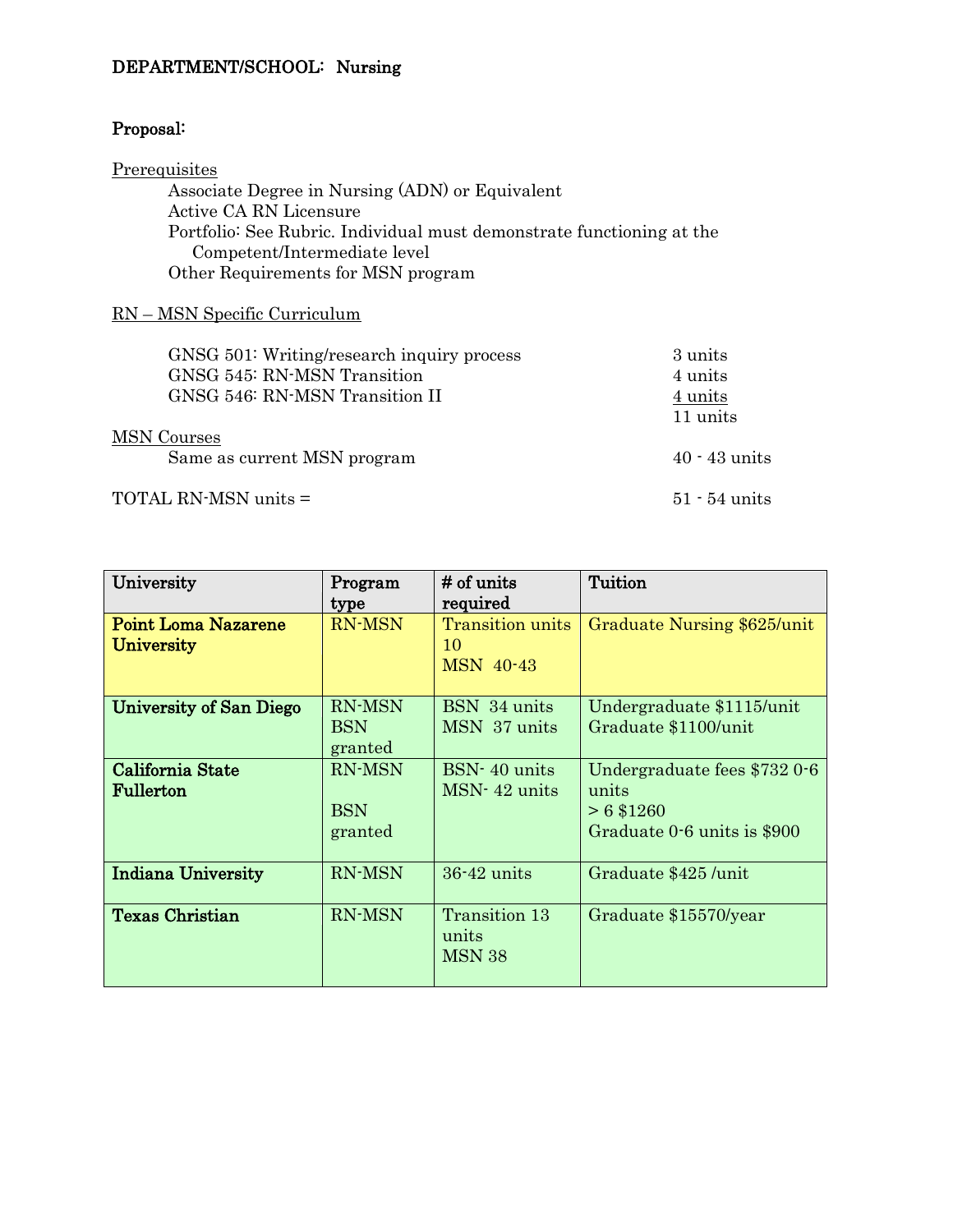#### Course Descriptions

#### GNSG 501 Writing and Research 3 units

Foundational concepts and issues designed to assist the graduate student with scholarly writing skills and research inquiry techniques. Statistical methods for nursing research including: descriptive statistics, inferential statistics, sampling, hypothesis testing, frequency distribution, and correlation will be included.

Teaching Methods: Intensive format - 4 Saturdays

\_\_\_\_\_\_\_\_\_\_\_\_\_\_\_\_\_\_\_\_\_\_\_\_\_\_\_\_\_\_\_\_\_\_\_\_\_\_\_\_\_\_\_\_\_\_\_\_\_\_\_

#### GNSG 545 RN-MSN Transition I 4 units

This course will explore Christian nursing history, scholarly writing, research, theory, and the legal/ethical foundations for practice in the professional role. This course will prepare the student for GNSG 601 and GNSG 603,

Teaching Methods: Quad format

#### GNSG 546 RN-MSN Transition II 4 units

 $\mathcal{L}_\text{max}$  , and the contract of the contract of the contract of the contract of the contract of the contract of the contract of the contract of the contract of the contract of the contract of the contract of the contr

This course will explore the environmental, multi-cultural, and global issues related to nursing in the community. Current trends in nursing management and servant leadership for communication, decision making and management of groups will also be investigated.

Teaching Methods: Quad format

Faculty Load Implications:

GNSG 501 (3 units) Team taught: 2 faculty spring Quad I GNSG 545 (4 units) Team taught: 2 faculty spring Quad II

GNSG 546 (4 units) Team taught: 2 faculty summer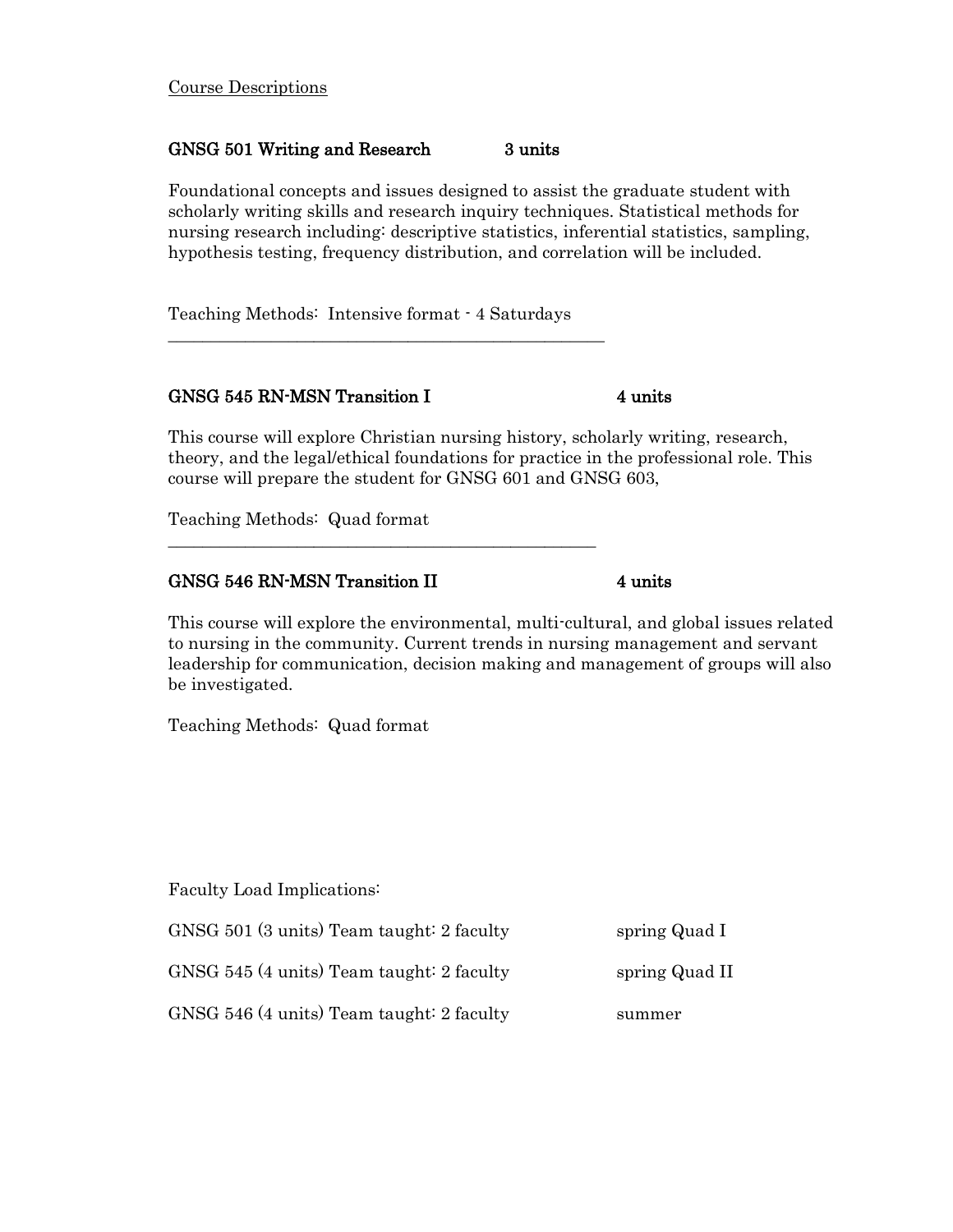### Rationale:

a) Market analysis (size, market share, revenue generation with analysis and rationale) Demographic information demonstrates a current and ongoing need for the clinical nurse specialist role and the nurse educator role in the San Diego healthcare community (Hanover Research Report, 2008).

Additionally, the American Academy of Colleges of Nursing (AACN) and the Commission on Collegiate Nursing Education (CCNE) support such entry point options in over 140 nursing programs nationwide, including: Boston College, University of North Carolina-Chapel Hill, Texas Christian, Case Western Reserve, University of Michigan, University of Washington, University of San Diego, Cal State Fullerton, and Purdue.

A research study (Aiken, 2003) supported the correlation between advanced nursing education and improved patient outcomes.

- b) Impact on Library. Staff has been consulted and is supportive of the proposal.
- c) Impact on ITS. There will be no increase need for resources or technology.
- d) Impact on Student Financial Services and Records. We have discussed with Graduate SFS and Records. Course numbering is in line with current procedures. Keith Bell notified WASC of this proposal, and was told that there would not be a need for program revision or program change for the option as it is not a new MSN degree or MSN program.
- e) A discussion of department/school and institution mission fit for providing alternate entry points for higher education is a mission fit for both the university and the School of Nursing. The university core values describe excellence in teaching and learning, development of whole persons, ethnic and cultural diversity, stewardship of resources. Each of these areas are specifically addressed for the student who will seek out this entry point.

The mission fit for the School of Nursing is exemplified "these MSN graduates expand educational opportunities that empower individuals to optimal health and effective citizenship; and work to become models of creative Christian leadership who seek to improve the quality of life in their communities.

Traditional community college graduates are from more ethnic and culturally diverse groups, as opposed to the traditional PLNU BSN graduate. This option provides an entry point for a graduate degree for these individuals who can then expand on their leadership opportunities not previously available to them in the workplace.

- f) Impact on enrollments (course, department/school, university) will increase the applicant pool of RNs who will have the opportunity to seek out a graduate degree for career advancement.
- g) Impact on department/school staffing (increase/decrease, ability to staff the course, etc.) There is no increase in faculty or staffing requested.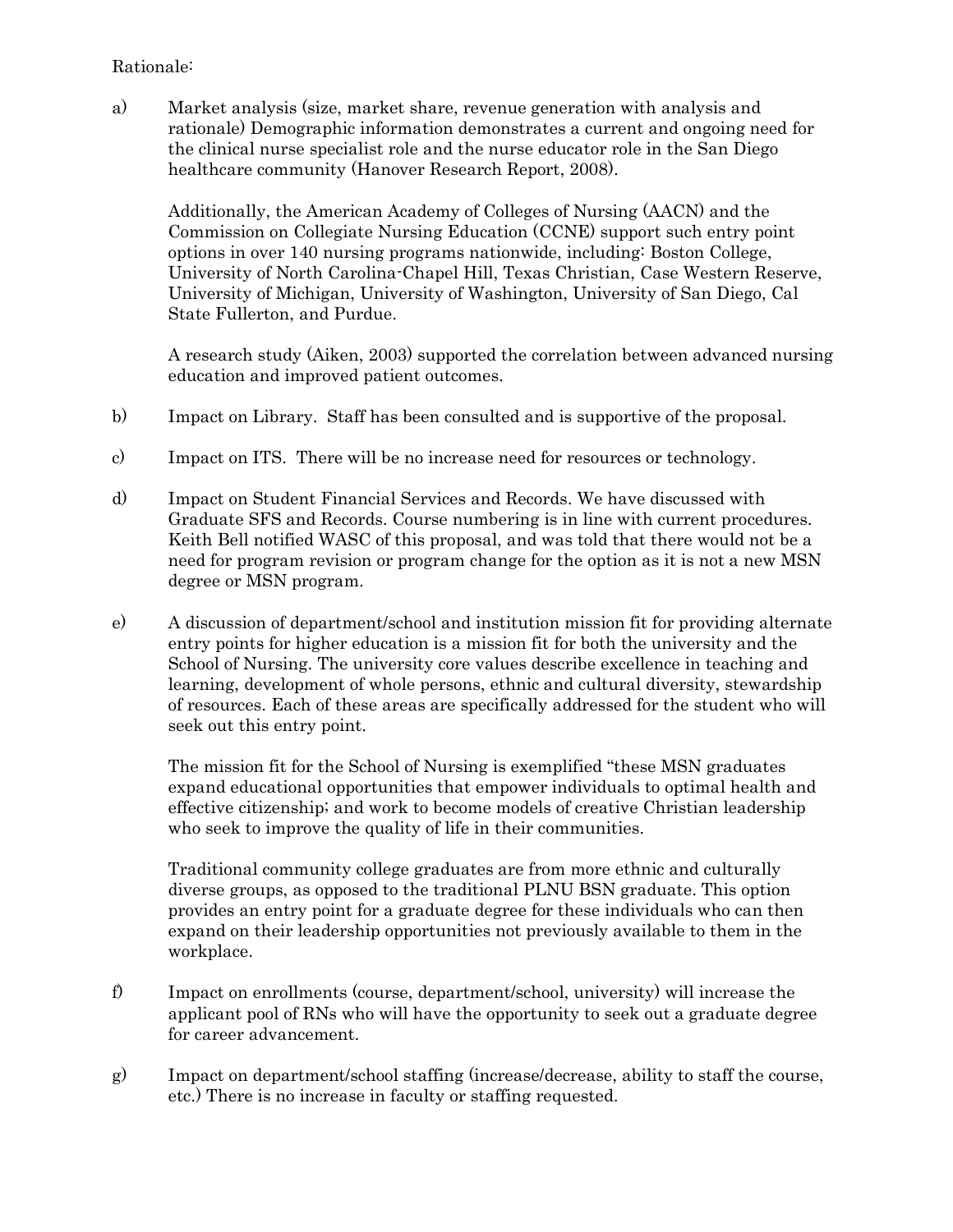h) Financial Analysis. Positive financial impact as enrollments in the MSN program is expected to increase.

\*\*\*\*\*\*\*\*\*\*\*\*\*\*\*\*\*\*\*\*\*\*\*\*\*\*\*\*\*\*\*\*\*\*\*\*\*\*\*\*\*\*\*\*\*\*\*\*\*

### Catalog Copy:

All catalog changes required by the adoption of the proposal must be included at this point. Language must be exactly as the Department/ School wants it to appear in the Catalog.

### RN-MSN Option

The goal of this option is to provide an entry point for registered nurses as they transition into advanced practice to improve patient outcomes. Graduates will be eligible for state and national certification exams for the clinical nurse specialist and nurse educator roles. The BSN degree will not granted

Required Courses:

| GNSG 501 Writing and Research | 3 units |
|-------------------------------|---------|
| GNSG 545 RN-Transition I      | 4 units |
| GNSG 546 RN-Transition II     | 4 units |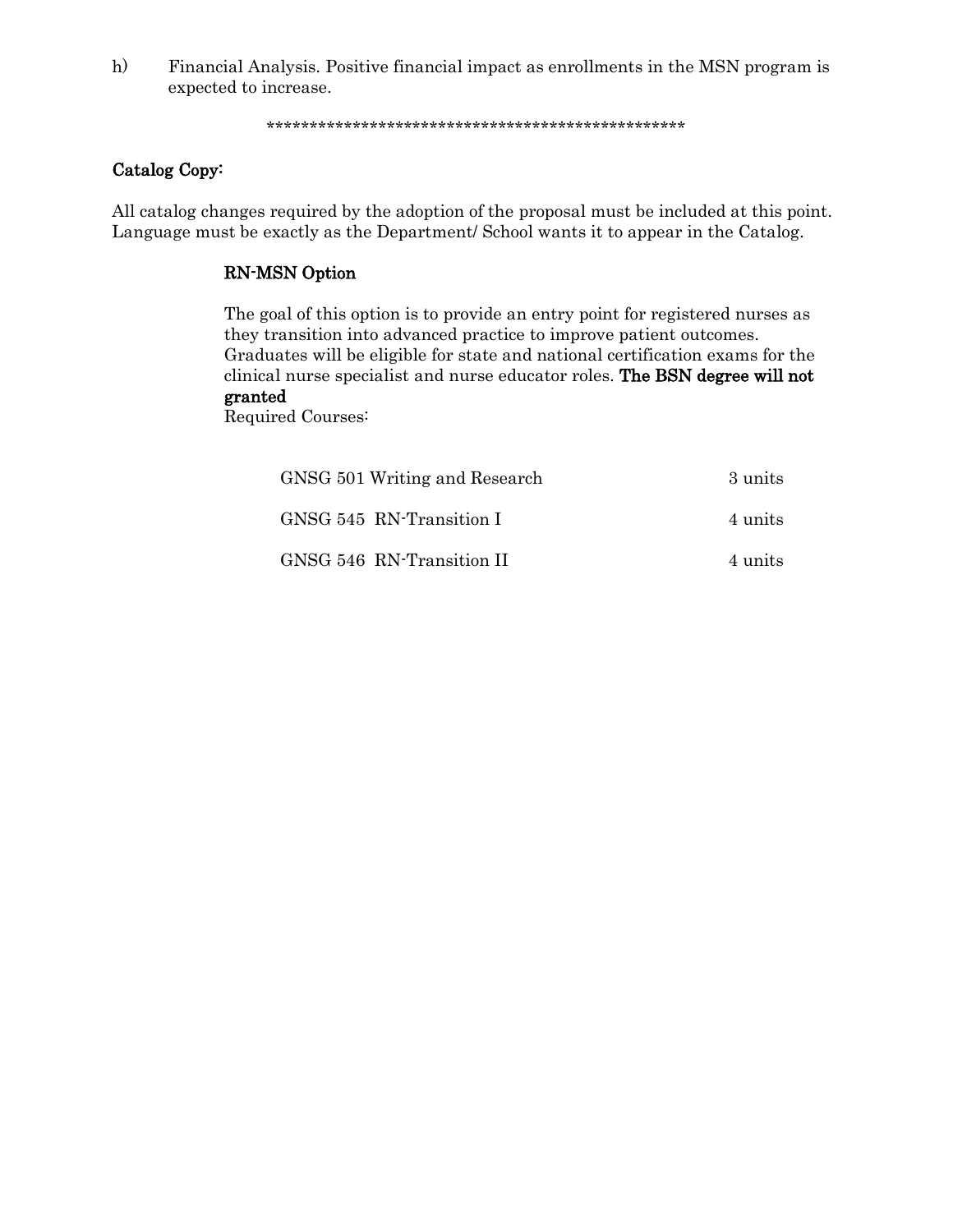| Point Loma Nazarene University                         |                                                                     |                                                                               |                                                                             |                                        |                        |
|--------------------------------------------------------|---------------------------------------------------------------------|-------------------------------------------------------------------------------|-----------------------------------------------------------------------------|----------------------------------------|------------------------|
| MSN Portfolio Rubric                                   |                                                                     |                                                                               |                                                                             |                                        |                        |
|                                                        | $5\overline{5}$<br>The Expert/<br><b>Extremely Advanced</b>         | 4<br>Proficient/Somewhat<br>Advanced                                          | 3<br>Competent/<br>Intermediate                                             | $\overline{2}$<br>Advanced<br>Beginner | $\mathbf{1}$<br>Novice |
| <b>Patient</b>                                         |                                                                     |                                                                               |                                                                             |                                        |                        |
| RN Experience                                          | $\square$ > 5 years                                                 | $\square$ 5 years                                                             | $\square$ 3-4 years                                                         | $\Box$ 1-2 years                       | $\Box$ < 1 year        |
| Certification                                          | $\Box$ ANCC or NLN                                                  | $\Box$ ACLS or PALS<br>Instructor, etc                                        | $\Box$<br>BLS Instructor, etc                                               |                                        |                        |
| <b>Nurses and Nursing Practice</b>                     |                                                                     |                                                                               |                                                                             |                                        |                        |
| Formal Recognition,<br>Unit-based                      | $\Box$ By management &<br>peers ( <i>i.e.</i> Nurse of the<br>Year) | $\Box$ Formal recognition by<br>unit-based peers (i.e.<br>Nurse of the Month) | $\Box$ Functions as<br>Charge Nurse                                         | $\Box$ Functions as<br>Preceptor       |                        |
| Presentations, Unit-<br>based                          | $\Box$ Program development<br>and/or $> 2$ Classes per<br>year      | $\square$ 1-2 Classes per year                                                | $\square$ 1.2 In services per<br>year                                       | $\Box$ Poster                          |                        |
| Publications, Unit-<br>based                           | $\Box$ Editor/Coordinator                                           | $\square \geq 2$ articles per year                                            | $\Box$ 1 article per year                                                   |                                        |                        |
| Committees, Unit-<br>based                             | $\overline{\Box}$ Formal role, Inter-<br>professional               | $\Box$ Formal role, Nursing                                                   | □ Member, Inter-<br>professional                                            | $\Box$ Member,<br>Nursing              |                        |
| Organization/System                                    |                                                                     |                                                                               |                                                                             |                                        |                        |
| Formal Recognition,<br>Organization/Hospit<br>al-Based | $\Box$ By management (i.e.<br>Nurse of the Year)                    | $\Box$ By management (i.e.<br>Nurse of the Month)                             | $\Box$ Functions as<br>Hospital Wide<br>Supervisor                          |                                        |                        |
| Presentations                                          | $\Box$ National Conference                                          | $\Box$ Local/Regional<br>Conference                                           | $\Box$ Hospital-Based                                                       |                                        |                        |
| Publications                                           | $\Box$ Author, National                                             | $\Box$ Co-Author, National                                                    | $\Box$ Author or Co-<br>Author,<br>Local/Regional,<br>Organization/Hospital |                                        |                        |